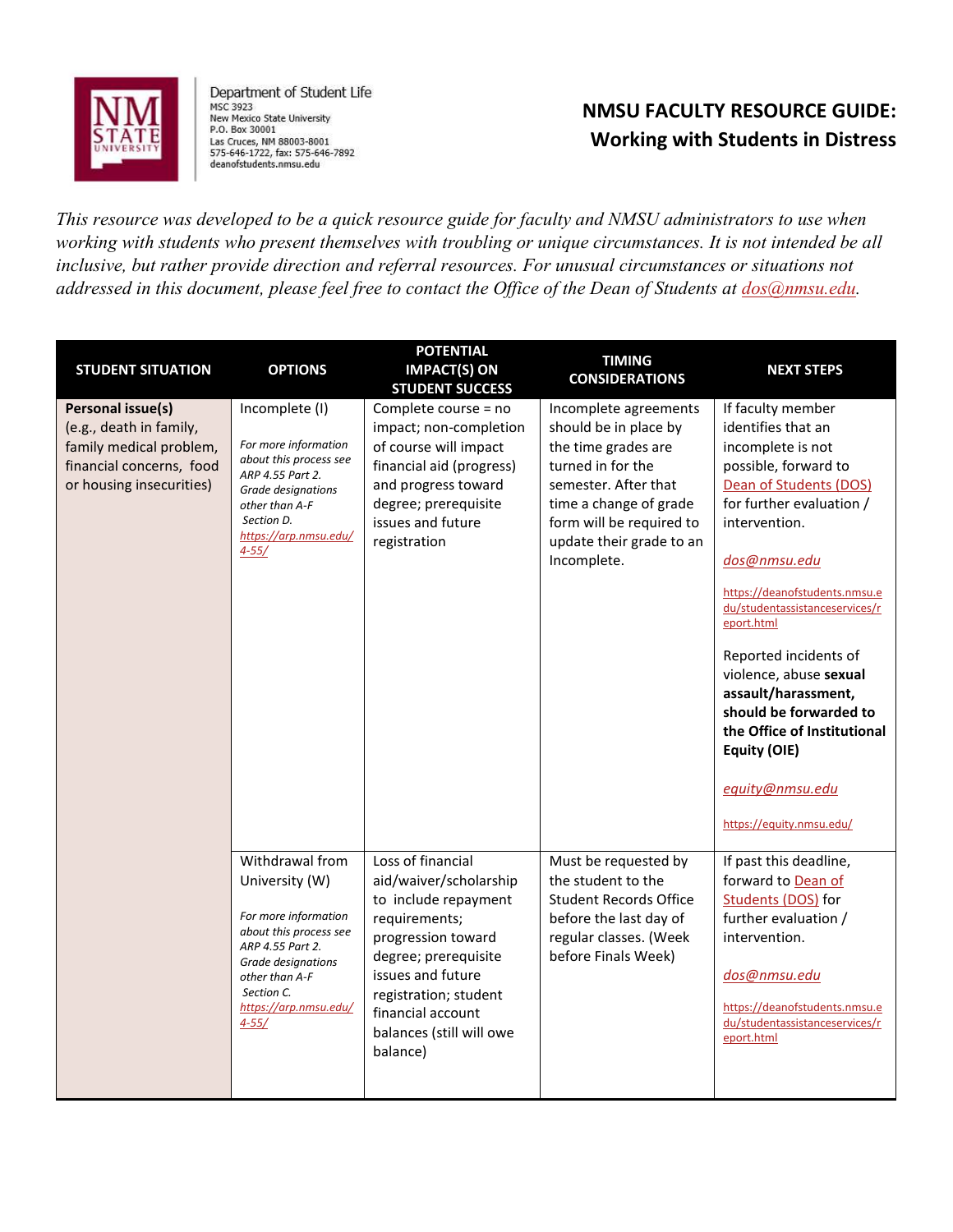| <b>STUDENT SITUATION</b>                                                                                                                                                                                                                                                                                      | <b>OPTIONS</b>                                                                                                                                                                                                                                                                                        | <b>POTENTIAL</b><br><b>IMPACT(S) ON</b><br><b>STUDENT SUCCESS</b>                                                                                                                                                                                                                                                                                                                            | <b>TIMING</b><br><b>CONSIDERATIONS</b>                                                                                                                                                                              | <b>NEXT STEPS</b>                                                                                                                                                                                                                                                |
|---------------------------------------------------------------------------------------------------------------------------------------------------------------------------------------------------------------------------------------------------------------------------------------------------------------|-------------------------------------------------------------------------------------------------------------------------------------------------------------------------------------------------------------------------------------------------------------------------------------------------------|----------------------------------------------------------------------------------------------------------------------------------------------------------------------------------------------------------------------------------------------------------------------------------------------------------------------------------------------------------------------------------------------|---------------------------------------------------------------------------------------------------------------------------------------------------------------------------------------------------------------------|------------------------------------------------------------------------------------------------------------------------------------------------------------------------------------------------------------------------------------------------------------------|
| <b>Medical issue</b><br>(COVID isolation &<br>quarantine, personal<br>illness/hospitalization)                                                                                                                                                                                                                | Incomplete (I)<br>For more information<br>about this process see<br>ARP 4.55 Part 2.<br>Grade designations<br>other than A-F<br>Section D.<br>https://arp.nmsu.edu/<br>$4 - 55/$                                                                                                                      | Complete course = no<br>impact; non-completion<br>of course will impact<br>financial aid (progress)<br>and progress toward<br>degree; prerequisite<br>issues and future<br>registration                                                                                                                                                                                                      | Incomplete agreements<br>should be in place by<br>the time grades are<br>turned in for the<br>semester. After that<br>time a change of grade<br>form will be required to<br>update their grade to an<br>Incomplete. | If faculty member<br>identifies that an<br>incomplete is not<br>possible, forward to<br>Dean of Students (DOS)<br>for further evaluation /<br>intervention.<br>dos@nmsu.edu<br>https://deanofstudents.nmsu.e<br>du/studentassistanceservices/r<br>eport.html     |
|                                                                                                                                                                                                                                                                                                               | Withdrawal from<br>University (W)<br>For more information<br>about this process see<br>ARP 4.55 Part 2.<br>Grade designations<br>other than A-F<br>Section C.<br>https://arp.nmsu.edu/<br>$4 - 55/$                                                                                                   | Loss of financial<br>aid/waiver/scholarship<br>to include repayment<br>requirements;<br>progression toward<br>degree; prerequisite<br>issues and future<br>registration; student<br>financial account<br>balances (still will owe<br>balance)                                                                                                                                                | Must be requested by<br>the student to the<br><b>Student Records Office</b><br>before the last day of<br>regular classes. (Week<br>before Finals Week)                                                              | If past this deadline ~<br>forward to Dean of<br>Students (DOS) for<br>further evaluation /<br>intervention.<br>dos@nmsu.edu<br>https://deanofstudents.nmsu.e<br>du/studentassistanceservices/r<br>eport.html                                                    |
| *Mental Health Issue<br>(personal illness/<br>hospitalization, anxiety,<br>depression disorder,<br>suicidal ideations)<br>*non-emergent.<br><b>SPECIAL NOTE:</b><br><b>Behaviors that indicate the</b><br>student may be a danger to<br>themselves or others should be<br>reported to NMSU PD<br>immediately. | Student can be<br>referred to NMSU<br><b>Counseling</b><br><b>Services</b><br>or local support<br>services (e.g.<br>counseling,<br>ministries,<br>advocacy svcs)<br>https://wellness.nmsu<br><u>.edu</u><br><b>Special Note:</b> the<br>University cannot<br>require a student to<br>see a counselor. | Counselors and<br>psychologists can assist<br>students with crisis,<br>mental health, and<br>personal growth and<br>well-being issues.<br>Students may utilize on-<br>campus counseling<br>services as long as they<br>are registered at NMSU,<br>ensuring they have<br>support through their<br>academic journey.<br>Services are free and<br>confidential to NMSU<br>main campus students. | Student Counseling and<br>Crisis Services are<br>available throughout<br>the year (with few<br>$exceptions - i.e.$<br>holidays).<br>Students must be<br>registered for classes.                                     | If student's behavior<br>does not improve or<br>student decides not to<br>pursue counseling<br>options forward to<br><b>CARE Team for further</b><br>evaluation / intervention.<br>https://deanofstudents.nmsu.e<br>du/studentassistanceservices/r<br>eport.html |
|                                                                                                                                                                                                                                                                                                               | Student can be<br>referred to,<br>evaluated, and<br>then registered                                                                                                                                                                                                                                   | Faculty should work with<br>students and Student<br><b>Accessibility Services</b><br>(SAS) to provide                                                                                                                                                                                                                                                                                        | Students can receive<br>accommodations at any<br>time in the semester<br>and faculty are required                                                                                                                   | If student's behavior<br>does not improve with<br>SAS accommodations<br>options - forward to                                                                                                                                                                     |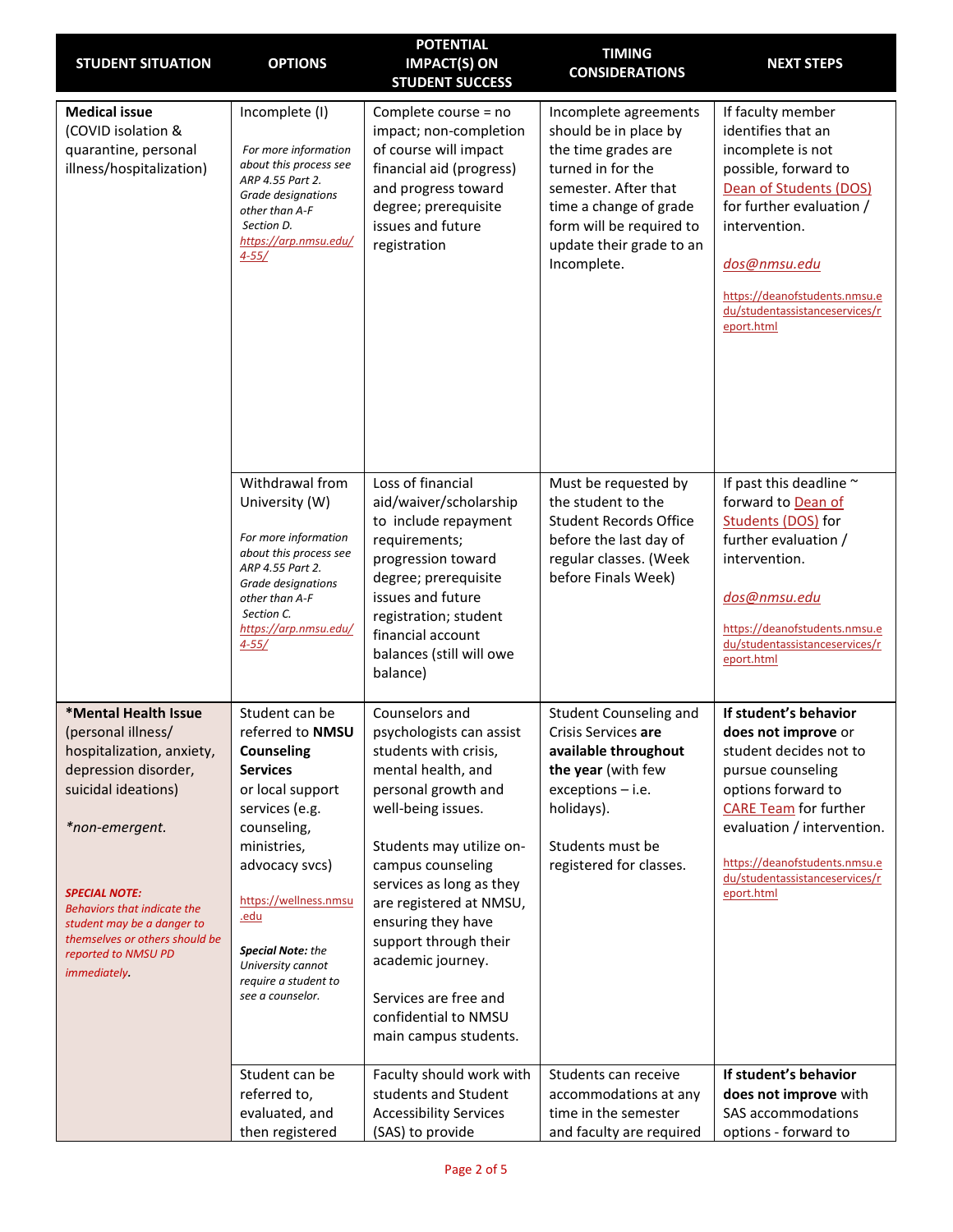| <b>STUDENT SITUATION</b> | <b>OPTIONS</b>                                                                                                                                                                                                                                                                                   | <b>POTENTIAL</b><br><b>IMPACT(S) ON</b><br><b>STUDENT SUCCESS</b>                                                                                                                                                                             | <b>TIMING</b><br><b>CONSIDERATIONS</b>                                                                                                                                                                               | <b>NEXT STEPS</b>                                                                                                                                                                                                                                            |
|--------------------------|--------------------------------------------------------------------------------------------------------------------------------------------------------------------------------------------------------------------------------------------------------------------------------------------------|-----------------------------------------------------------------------------------------------------------------------------------------------------------------------------------------------------------------------------------------------|----------------------------------------------------------------------------------------------------------------------------------------------------------------------------------------------------------------------|--------------------------------------------------------------------------------------------------------------------------------------------------------------------------------------------------------------------------------------------------------------|
|                          | through <b>Student</b><br><b>Accessibility</b><br>Services to<br>receive academic<br>and/or housing<br>accommodations.<br>Faculty will<br>receive directions<br>as to required<br>accommodations<br>based on intake<br>evaluation by an<br><b>Access</b><br>Coordinator.<br>https://sas.nmsu.edu | appropriate ADA<br>accommodations<br>(in-person and on-line).                                                                                                                                                                                 | to comply with<br>accommodations once<br>memo has been<br>received.<br>Accommodations may<br>be retroactive to<br>beginning of the<br>semester at professor's<br>discretion.                                         | <b>CARE Team</b> for further<br>evaluation / intervention.<br>https://deanofstudents.nmsu.e<br>du/studentassistanceservices/r<br>eport.html                                                                                                                  |
|                          | Incomplete (I)<br>For more information<br>about this process see<br>ARP 4.55 Part 2.<br>Grade designations<br>other than A-F<br>Section D.<br>https://arp.nmsu.edu/<br>$4 - 55/$                                                                                                                 | Complete course = no<br>impact; non-completion<br>of course will impact<br>financial aid (progress)<br>and progress toward<br>degree; prerequisite<br>issues and future<br>registration                                                       | Incomplete agreements<br>should be in place by<br>the time grades are<br>turned in for the<br>semester. After that<br>time, a change of grade<br>form will be required to<br>update their grade to an<br>Incomplete. | If faculty member<br>identifies that an<br>incomplete is not<br>possible, forward to<br>Dean of Students (DOS)<br>for further evaluation /<br>intervention.<br>dos@nmsu.edu<br>https://deanofstudents.nmsu.e<br>du/studentassistanceservices/r<br>eport.html |
|                          | Withdrawal from<br>University (W)<br>For more information<br>about this process see<br>ARP 4.55 Part 2.<br>Grade designations<br>other than A-F<br>Section C.<br>https://arp.nmsu.edu/<br>$4 - 55/$                                                                                              | Loss of financial<br>aid/waiver/scholarship<br>to include repayment<br>requirements;<br>progression toward<br>degree; prerequisite<br>issues and future<br>registration; student<br>financial account<br>balances (still will owe<br>balance) | Must be requested by<br>the student to the<br><b>Student Records Office</b><br>before the last day of<br>regular classes. (i.e., the<br>week before Finals<br>Week)                                                  | If past this deadline,<br>forward to Dean of<br>Students (DOS) for<br>further evaluation /<br>intervention.<br>dos@nmsu.edu<br>https://deanofstudents.nmsu.e<br>du/studentassistanceservices/r<br>eport.html                                                 |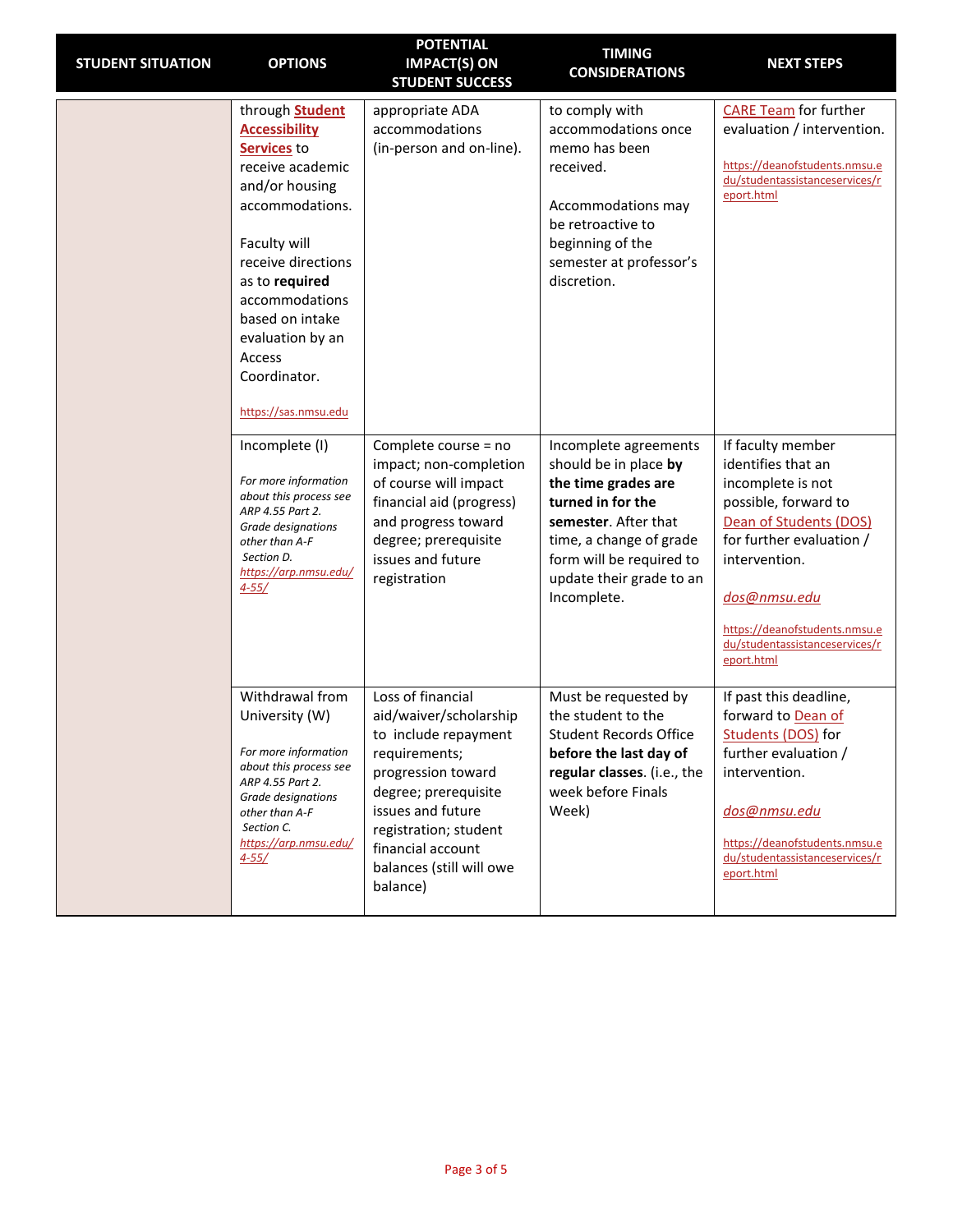| <b>STUDENT SITUATION</b>                                                                                                                         | <b>OPTIONS</b>                                                                                                                                                                                      | <b>POTENTIAL</b><br><b>IMPACT(S) ON</b><br><b>STUDENT SUCCESS</b>                                                                                                                                                                              | <b>TIMING</b><br><b>CONSIDERATIONS</b>                                                                                                                                            | <b>NEXT STEPS</b>                                                                                                                                                                                |
|--------------------------------------------------------------------------------------------------------------------------------------------------|-----------------------------------------------------------------------------------------------------------------------------------------------------------------------------------------------------|------------------------------------------------------------------------------------------------------------------------------------------------------------------------------------------------------------------------------------------------|-----------------------------------------------------------------------------------------------------------------------------------------------------------------------------------|--------------------------------------------------------------------------------------------------------------------------------------------------------------------------------------------------|
| <b>Academic issues</b><br>and/or concerns<br>(Attendance, grades,<br>test makeups and/or<br>location options, lab<br>equipment and/or<br>access) | <b>Absence Policy</b>                                                                                                                                                                               | Unique to student's<br>situation and syllabus<br>requirements.<br>Refer to ARP 4.46 for<br><b>Authorized Absences</b><br>from Class                                                                                                            | Deadlines should be<br>outlined in class syllabus<br>and are at the discretion<br>of the faculty member.                                                                          | Faculty can request<br>documentation regarding<br>the absence (e.g., doctors<br>excuse notification, Dean<br>of Students (DOS) excuse<br>notification, obituary or<br>funeral service program).  |
|                                                                                                                                                  | <b>Grade Appeal</b><br>Process                                                                                                                                                                      | May resolve issue for<br>student - refer<br>Undergraduate<br><b>Academic Grievances</b><br>ARP 5.13 or Graduate<br><b>Student Academic</b><br>Grievances ARP 5.14                                                                              | Deadlines are referred<br>to in ARP 5.13 and 5.14.                                                                                                                                | Refer student to ARP 5.13<br>or ARP 5.14 and<br>complete process<br>through department<br>head and academic<br>dean's office.                                                                    |
|                                                                                                                                                  | Incomplete (I)<br>For more information<br>about this process see<br>ARP 4.55 Part 2.<br>Grade designations<br>other than A-F<br>Section D.<br>https://arp.nmsu.edu/<br>$4 - 55/$                    | Complete course = no<br>impact; non-completion<br>of course will impact<br>financial aid (progress)<br>and progress toward<br>degree; prerequisite<br>issues and future<br>registration                                                        |                                                                                                                                                                                   |                                                                                                                                                                                                  |
|                                                                                                                                                  | Withdrawal from<br>University (W)<br>For more information<br>about this process see<br>ARP 4.55 Part 2.<br>Grade designations<br>other than A-F<br>Section C.<br>https://arp.nmsu.edu/<br>$4 - 55/$ | Loss of financial<br>aid/waiver/scholarship<br>to include repayment<br>requirements;<br>progression towards<br>degree; prerequisite<br>issues and future<br>registration; student<br>financial account<br>balances (still will owe<br>balance) |                                                                                                                                                                                   |                                                                                                                                                                                                  |
| <b>Technology Issue</b><br>(e.g., internet<br>availability, connectivity                                                                         | ICT equipment<br>lending options                                                                                                                                                                    | Availability of laptops,<br>tablets, printers, Wi-Fi<br>solutions                                                                                                                                                                              | Equipment rental is<br>available anytime during<br>the semester.                                                                                                                  | Refer to ICT<br>https://studenttech.nmsu.edu/                                                                                                                                                    |
| reliability, hardware or<br>software<br>availability/reliability,<br>testing needs)                                                              | ICT software &<br>download options                                                                                                                                                                  | Free downloadable<br>software available to<br>students to complete<br>assignment.                                                                                                                                                              | No deadline as long as<br>they are registered for<br>classes at that time                                                                                                         | Refer to ICT<br>https://studenttech.nmsu.edu/                                                                                                                                                    |
|                                                                                                                                                  | Aggie Emergency<br>Fund for<br>procurement of<br>equipment/<br>software                                                                                                                             | Financial assistance may<br>be available for<br>purchase of technology<br>resources, etc.                                                                                                                                                      | Funding must be<br>requested by the<br>student through<br><b>Student Assistance</b><br>Services Office before<br>the last day of regular<br>classes. (Week before<br>Finals Week) | Refer to <b>Student</b><br><b>Assistance Services</b><br>for further evaluation /<br>intervention.<br>dos@nmsu.edu<br>https://deanofstudents.nmsu.e<br>du/studentassistanceservices/s<br>as.html |